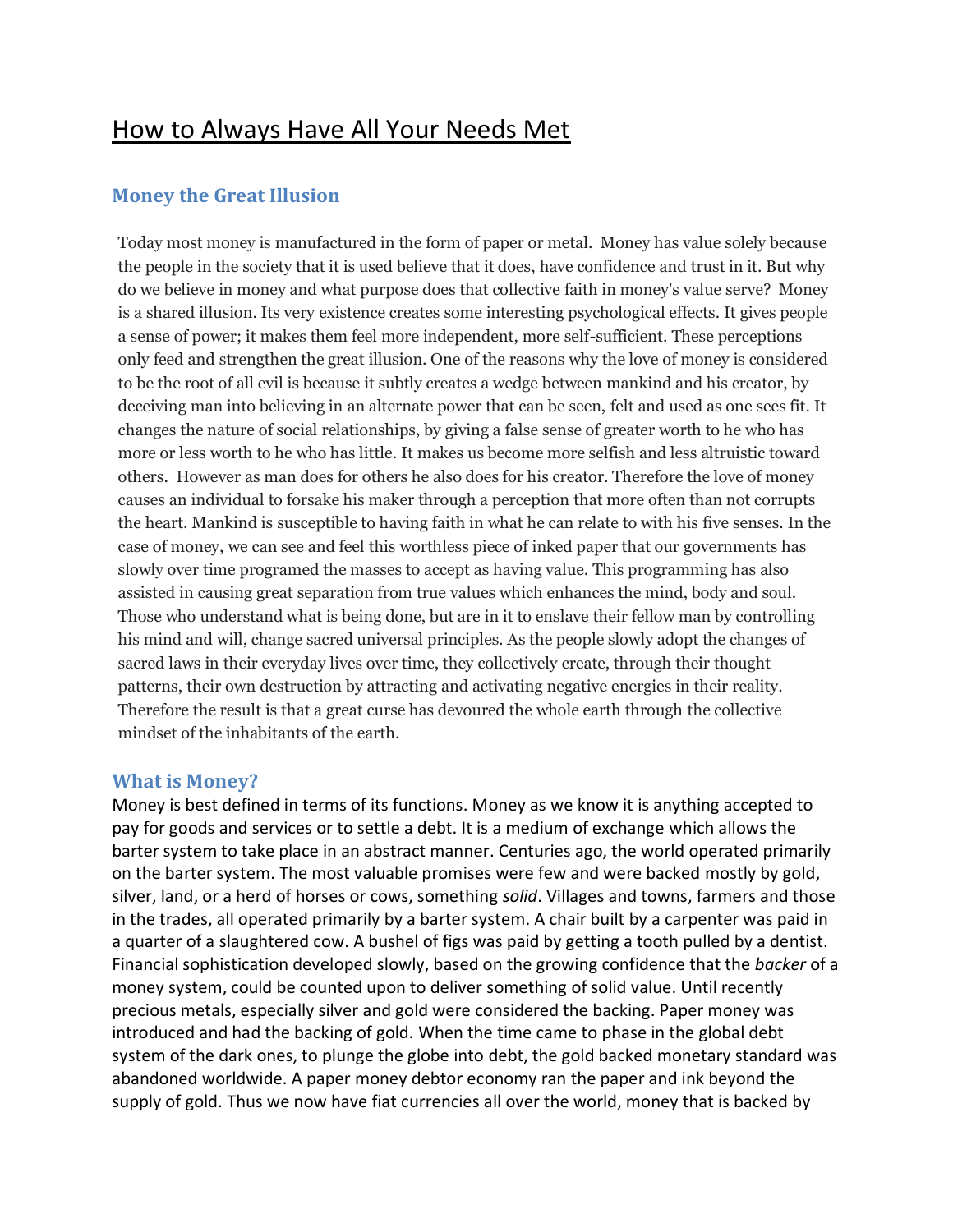nothing except the confidence of a people in slavery. Those who have enslaved the populous are the same ones controlling the legalized gambling system of the world: the Stock Exchange, Commodity Market, and the Bond Market. These are the true benefactors of this system of money today. Today people labor to acquire this medium of exchange. Some invest in order to acquire more and store up their earthly riches. However, everything in the physical world is subject to the order of break down and decay, therefore it cannot last forever.

#### **What is Debt?**

The usage of money in transactions has the function that discharges debts. Today we have been herded into a credit card using society. This is all part of debt creation for the inhabitants of the earth. Money is created out of the thin air in the form of credit and used as a function that establishes debts in every society to be only discharged by using money that has been marketed to control the people's will. All developed and developing governments today systematically finances spending through unsustainable levels of borrowing from central banks. These central banks are all working together to bring forth a global debt agenda. Eventually all nations will find themselves in a designed crisis. The crisis is just ahead of us and will be triggered because:

1. Economic growth has slowed, even though they are telling the people there is a recovery and

2. Central banks will soon raise interest rates, which will lead to a vicious cycle of larger and larger interest payments that will cause the nations to not be able to satisfy their interest or principal payments.

This will lead to what is called a national default on government debt. When this happens to the United States all nations will be brought down with it. The Federal government is preparing for this collapse. Your money in the bank is no longer insured by the Federal Reserve (FDIC), but by the good faith, and credit standing of the American government. The United States for all intent and purpose is bankrupt. Therefore the people's bank accounts are backed by a bankrupt government that will not be able to a replace the value of any accounts. New credit cards are being designed with an R F I D microchip technology. If US government sneezes too hard the whole system will come crashing down creating a disastrous debt situation for the people. After that impending doom, the microchip currently being tried out in new credit cards will still be used, only not in a card, but in the individual.

#### **How Debts are created**

Your possessions are owned by the one who owns your name. Your name – which is property-, was created as a corporate entity used for the purpose of business by the one who holds it. Whatever you acquire in that name is actually owned by the one who owns your name. So you work (labor) to give all that you have over the one that owns you. Society has been deceived into thinking that what they have is theirs. Everything you have at this appointed time is owned by the person who owns your name.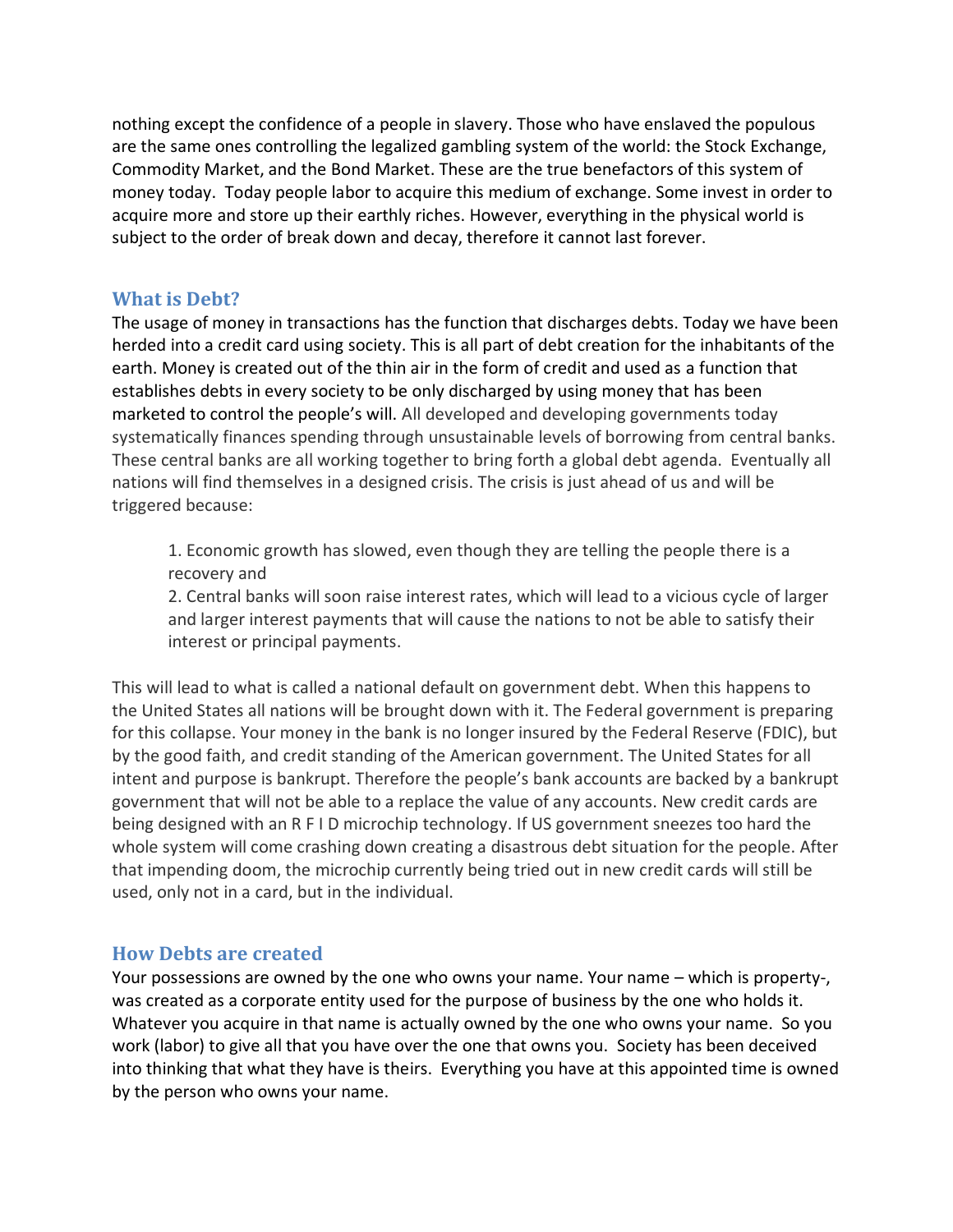- 1. The more credit you acquire, the more debt you are to whom you are subjected to.
- 2. The more credit you acquire, the richer your owner becomes, because he owns your name.

You work (labor), not knowing that when you sign, your name to an agreement to pay, that you're obligating yourself to labor to build with no promise of benefits of your labor. You are actually working for free with the illusion of thinking that what you acquire will be yours, but not knowing in fact that the name you sign is actually own by someone else.

In order to establish people as permanent debtors, and thereby in perpetual begal capacity and indentured servitude, it is essential to bar access to:

- 1. Sovereignty
- 2. Genuine Law
- 3. Title to Substance
- 4. Freedom from indebtedness.

This cannot occur if the money used for financial transactions in society is substantive, sound, not created by debt, and free of any compelled performance for using it. One can be ruled, exploited, and enslaved only if this free, sovereign situation, gold and silver, is replaced with legal obligation to use debt notes belonging to one's creditor(s). One is then rendered a permanent debtor, barred from access to his lawful estate as a free, sovereign being, and rendered obligated in perpetuity to the owner of the "currency" he uses in commercial transactions and the "valuable consideration" he tenders in contracts.

It is clear that if someone buys things with property, Federal Reserve Notes (FRN), that does not belongs to him, and "pledges", FRN as valuable consideration on contracts through which he benefits by receipt of goods, services, or specific performance, he has forfeited all rights to claim true ownership and standing in law. Such a person is contractually obligated to the owner of the currency that he uses to buy, sell, trade and carry on his commercial/financial life.

In terms of finance, commerce, and law, the entire planet actually function in a mirror image world of reality, anchored by private money that represents liability, not substance i.e., federal reserve notes.

#### **Collapse of the Great Illusion**

True worth cause light to shine on, and eventually expose all illusions, including the great monetary illusion. Things are looking great, the recession is over, the unemployment rate is back down towards prerecession rates, banks are lending again, and the stock market hitting all-time highs. However this is all part of the great illusion. These indicators are all being manipulated, by those who have been ordained and foretold by the prophets to do just that. The global society